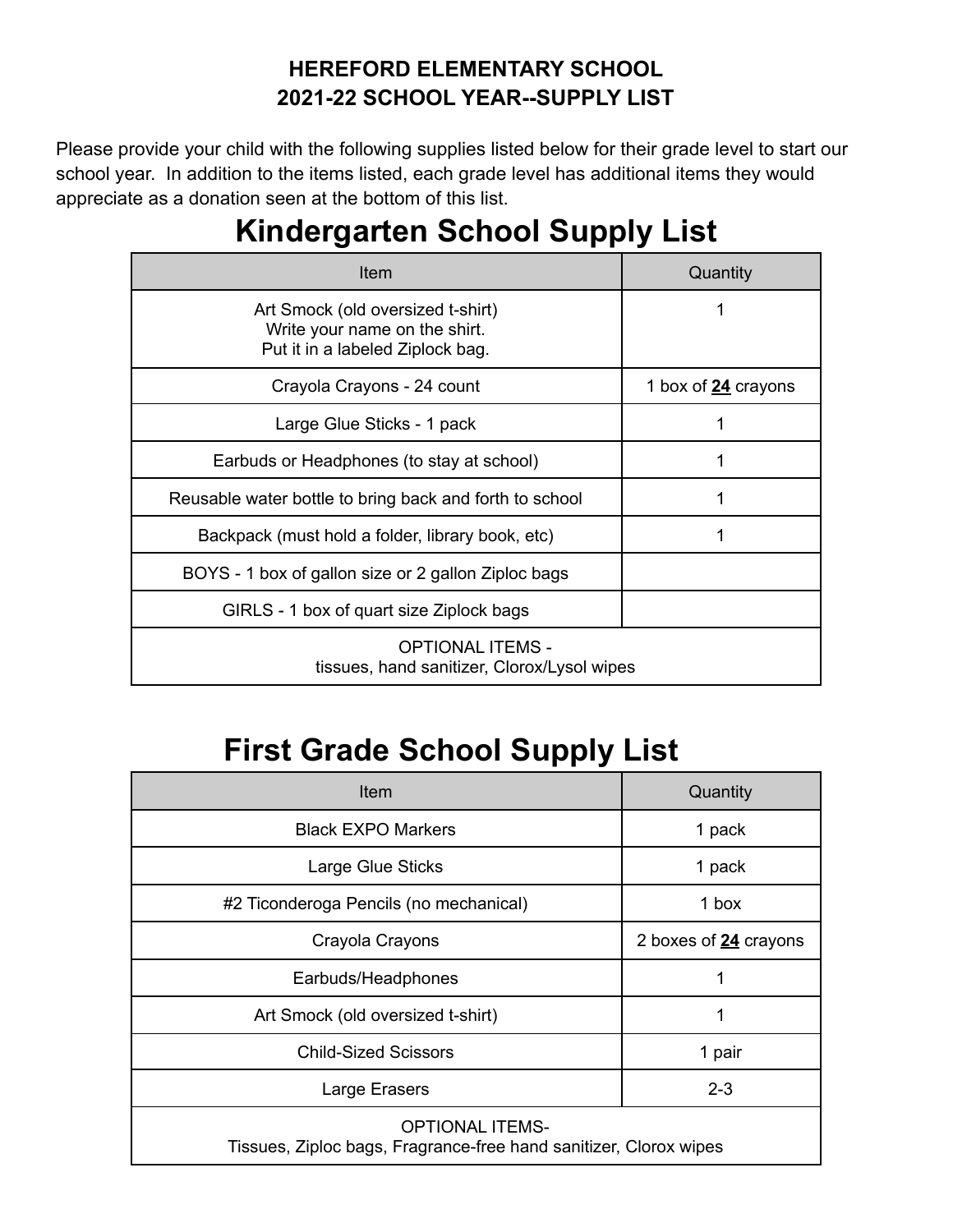#### **HEREFORD ELEMENTARY SCHOOL 2021-22 SCHOOL YEAR--SUPPLY LIST**

### **Second Grade School Supply List**

| <b>Item</b>                                                                                 | Quantity  |
|---------------------------------------------------------------------------------------------|-----------|
| Ticonderoga #2 Pencils                                                                      | 2 pks     |
| Crayola Crayons 24 ct                                                                       | 3 pks     |
| Expo markers 4 ct                                                                           | 1         |
| Yellow Highlighters 4 ct                                                                    | 1         |
| Pink erasers (not pencil tops)                                                              | 3 erasers |
| Pencil Top erasers                                                                          | 1 pack    |
| Crayola colored pencils or Markers 12 ct                                                    | 1 pk      |
| <b>Gluesticks</b>                                                                           | 3         |
| Earbuds or Headphones                                                                       | 1         |
| Art Smock (old oversized t-shirt)                                                           | 1         |
| <b>OPTIONAL ITEMS-</b><br>Tissues, Ziploc bags, Fragrance-free hand sanitizer, Clorox wipes |           |

# **Third Grade School Supply List**

| Item                       | Quantity                        |
|----------------------------|---------------------------------|
| <b>Black EXPO Markers</b>  | 1 pack                          |
| <b>EXPO</b> eraser         | 1                               |
| <b>Glue Stick</b>          | 1 pack                          |
| Pencils                    | 1 box                           |
| Large pink eraser          | 1                               |
| <b>Highlighters</b>        | 1                               |
| <b>Post-it Notes</b>       | 1 pack                          |
| <b>Crayons and Markers</b> | 1 box crayons<br>1 pack markers |
| Pencil Box                 | 1                               |
| <b>Colored Pencils</b>     | 1 pack                          |